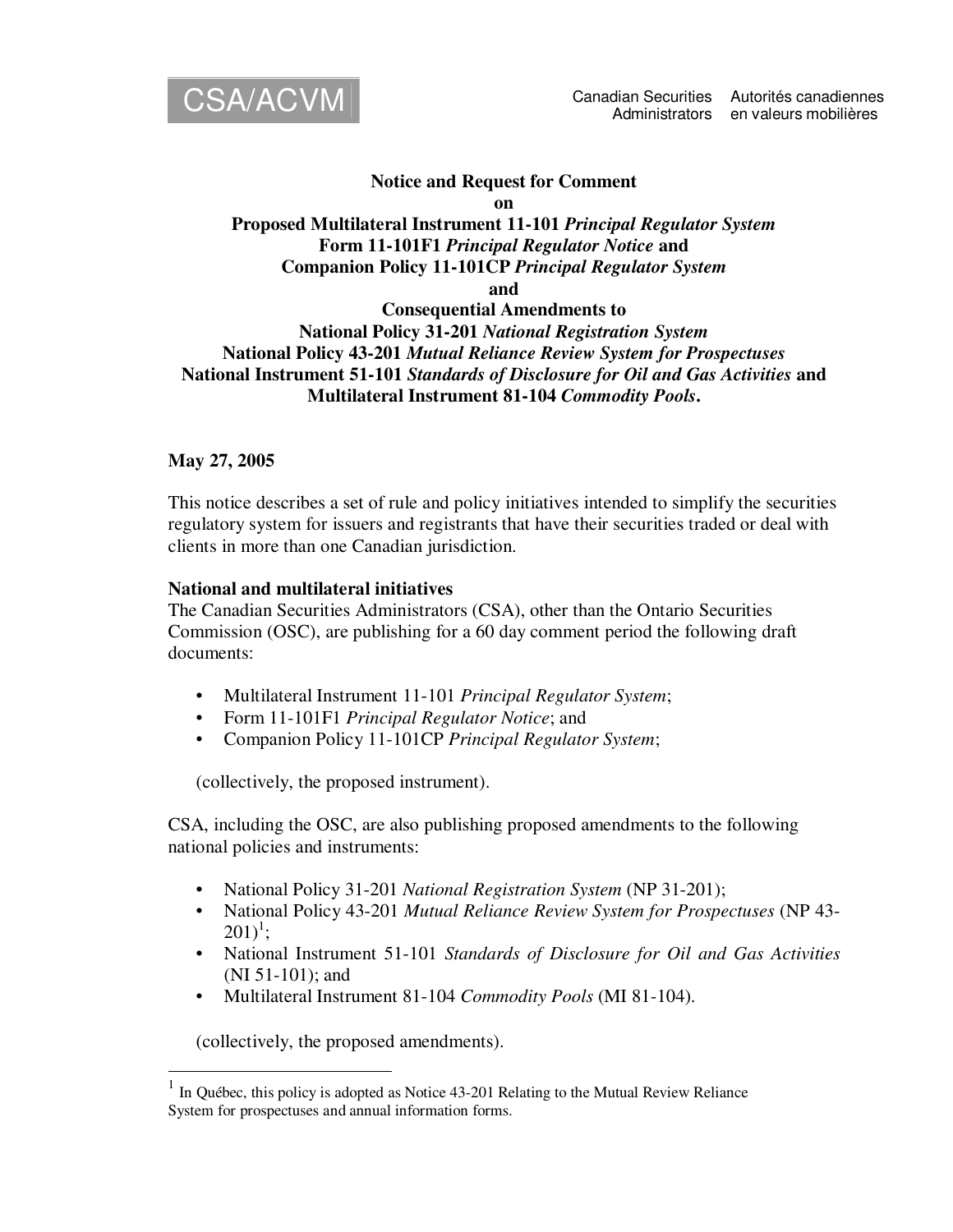#### **Local amendments**

Some jurisdictions may also have to make consequential amendments to local instruments. CSA members are publishing amendments to local instruments under separate local notices.

In Québec, amendments to the Regulations respecting securities (R.R.Q. c. V-1.1, r.1) were published for comment on March 11, 2005. Furthermore, in Québec, mutual fund dealers (group savings plan brokerage firms) and their representatives are regulated under the *Act respecting the distribution of financial products and services*. Regulatory provisions will likely have to be adopted under that Act by the Autorité des marchés financiers (AMF) to permit implementation of the proposed instrument. Finally, in Québec, the proposed instrument will include a reference provision (section 1.2) that will direct the reader to an additional appendix (Appendix C). This appendix will set out the complete references of all regulatory and other relevant texts mentioned in the proposed instrument.

British Columbia is also considering a new instrument that would revoke and replace BC Instrument 51**-**801 *Implementing National Instrument 51-102 Continuous Disclosure Obligations* to deal with the outcome of CSA discussions on the differences in part 8 (business acquisition report) and part 10 (restricted securities) of NI 51-102 *Continuous Disclosure Obligations* (NI 51-102). For further information on the results of these discussions, see *Differences in requirements* below. The British Columbia Securities Commission (BCSC) will publish the proposed new instrument for comment under a separate local notice.

In addition, British Columbia is considering adopting Multilateral Instrument 52-109 *Certification of Disclosure in Issuers' Annual and Interim Filings* and will be publishing it for comment under its local notice.

### **Publication and request for comments**

CSA are publishing the text of the proposed instrument and proposed amendments concurrently with this notice. The proposed amendments are attached to the notice as Appendices A (amendments to NP 31-201), B (blacklined version of NP 43-201), C (amendments to NI 51-101) and D (amendments to MI 81-104). You can find them on websites of certain CSA members, including the following:

www.bcsc.bc.ca www.albertasecurities.com www.sfsc.gov.sk.ca www.msc.gov.mb.ca www.lautorite.qc.ca www.nbsc-cvmnb.ca www.gov.ns.ca/nssc/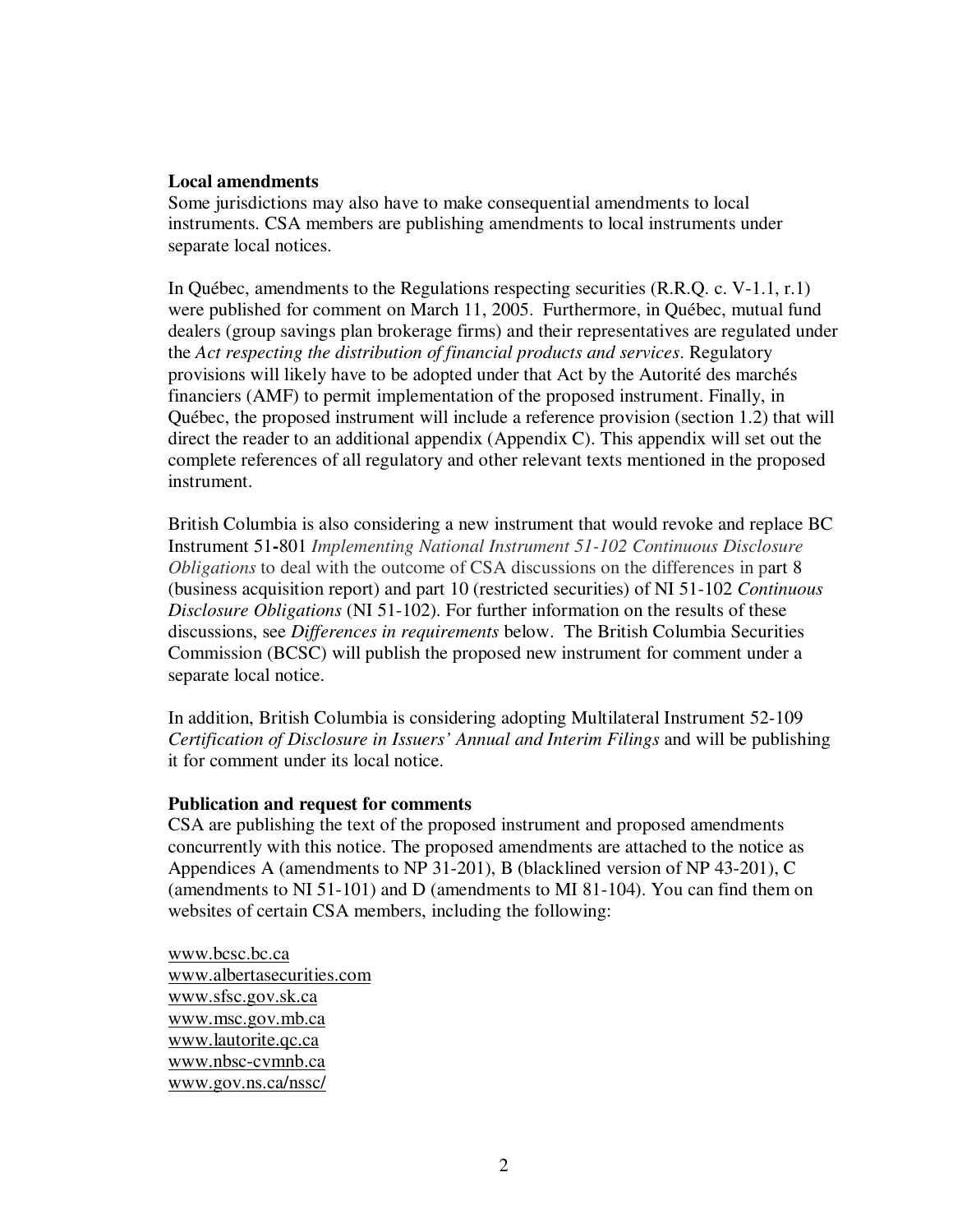We request comments by July 27, 2005. Our target for implementing the proposed instrument and proposed amendments is late August 2005.

#### **Purpose and scope**

The purpose of the proposed instrument and proposed amendments is to implement, in certain areas of securities regulation, a system that gives a market participant access to the capital markets in multiple jurisdictions by dealing with its principal regulator. A market participant's principal regulator will usually be the regulator in the jurisdiction where its head office is located. A market participant will generally have the same principal regulator under the proposed instrument and the relevant mutual reliance review system (MRRS) established by CSA.

Ontario-based market participants will not be able to rely on the exemptions contained in the proposed instrument, but will continue to be able to use MRRS. The OSC will continue to act as principal regulator under MRRS.

An issuer with a head office outside of Ontario that uses the OSC as its principal regulator under NP 43-201 or NP 12-201 *Mutual Reliance Review System for Exemptive Relief Applications* 2 (for example, a foreign issuer listed on TSX) could select another jurisdiction to act as principal regulator under the proposed instrument and rely on the exemptions in the proposed instrument. The effect would be that the OSC would still be the issuer's principal regulator under NP 43-201 or NP 12-201, but the other jurisdiction selected by the issuer as principal regulator under the proposed instrument would be the only non-principal jurisdiction under MRRS.

An issuer that has a principal regulator other than the OSC would continue to have to comply with Ontario securities law to the extent it participates in Ontario's capital market, and would continue, when necessary, to file any relief applications with the OSC as its only non-principal regulator under NP 43-201 or NP 12-201.

Prince Edward Island, Newfoundland and Labrador, the Northwest Territories, Yukon and Nunavut do not currently act as principal regulators under NP 43-201. However, they will act as the principal regulator for the prospectus exemptions in Part 4 of the proposed instrument if Ontario is the principal regulator for the prospectus filing under NP 43-201. The OSC will issue the decision document under NP 43-201, evidencing the receipts of all jurisdictions where the prospectus is filed. The receipt for Prince Edward Island, Newfoundland and Labrador, the Northwest Territories, Yukon or Nunavut, evidenced by the decision document issued by Ontario, will be the principal jurisdiction receipt needed for the exemptions in the non-principal jurisdictions under the proposed instrument.

<sup>&</sup>lt;sup>2</sup> In Québec, NP 12-201 is adopted as Notice 12-201 Relating to the Mutual Review Reliance System for Exemptive Relief Applications.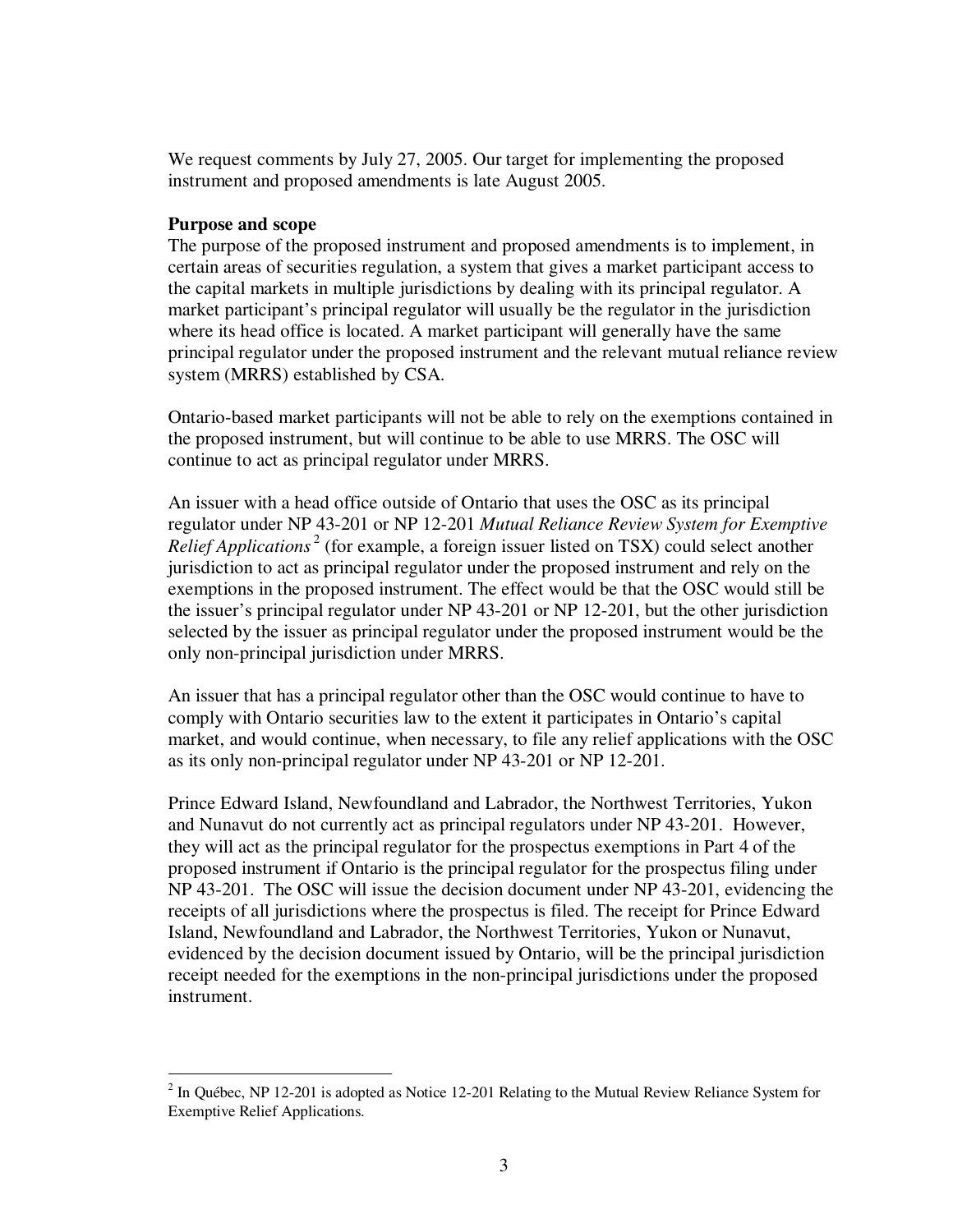CSA are considering extending the list of jurisdictions that can act as principal regulator. New Brunswick does not currently act as principal regulator under NP 43-201 but is included as a principal regulator in the proposed amendments to NP 43-201 and for purposes of the exemptions under the proposed instrument.

#### **Situation in British Columbia**

The BCSC is generally concerned about the outcome of CSA discussions on the differences in the national and multilateral instruments covered by the proposed instrument. The result of these discussions is that British Columbia issuers will not fully benefit from the BCSC's streamlining initiatives if they participate in the Canadian capital markets outside British Columbia.

Before deciding whether to adopt the principal regulator system, the BCSC will consider

- comments received on the proposed instrument, the proposed amendments and the other instruments it is publishing for comment to eliminate differences that would not be acceptable under the principal regulator system, and
- the progress made on streamlining and simplifying the business acquisition report (BAR) requirements in NI 51-102.

For further information, see *Background, Differences in requirements* and *Request for comment* below.

### **Background**

On September 30, 2004, the Ministers responsible for securities regulation in most Canadian provinces and territories signed a memorandum of understanding and agreed to an action plan that includes making best efforts to implement a passport system in certain areas of securities regulation by August 1, 2005.<sup>3</sup>

The Ministers agreed that the system would provide a single window of access to market participants in areas where there are already highly harmonized securities laws across Canada or where highly harmonized securities laws could be achieved quickly. The areas to be covered by the system are prospectus requirements and clearance, registration process, requirements and related filings, continuous disclosure requirements, and prospectus and registration exemptions and routine discretionary exemptions.

Although the Ontario government did not sign the memorandum of understanding, the OSC participated in the development of the proposed instrument and proposed amendments. The OSC is not publishing the proposed instrument for the reasons set out in its local notice.

 $3$  The Ontario government did not sign the memorandum of understanding. Several other jurisdictions said they would sign it later, after getting governmental approvals, and (except for Prince Edward Island), have now done so.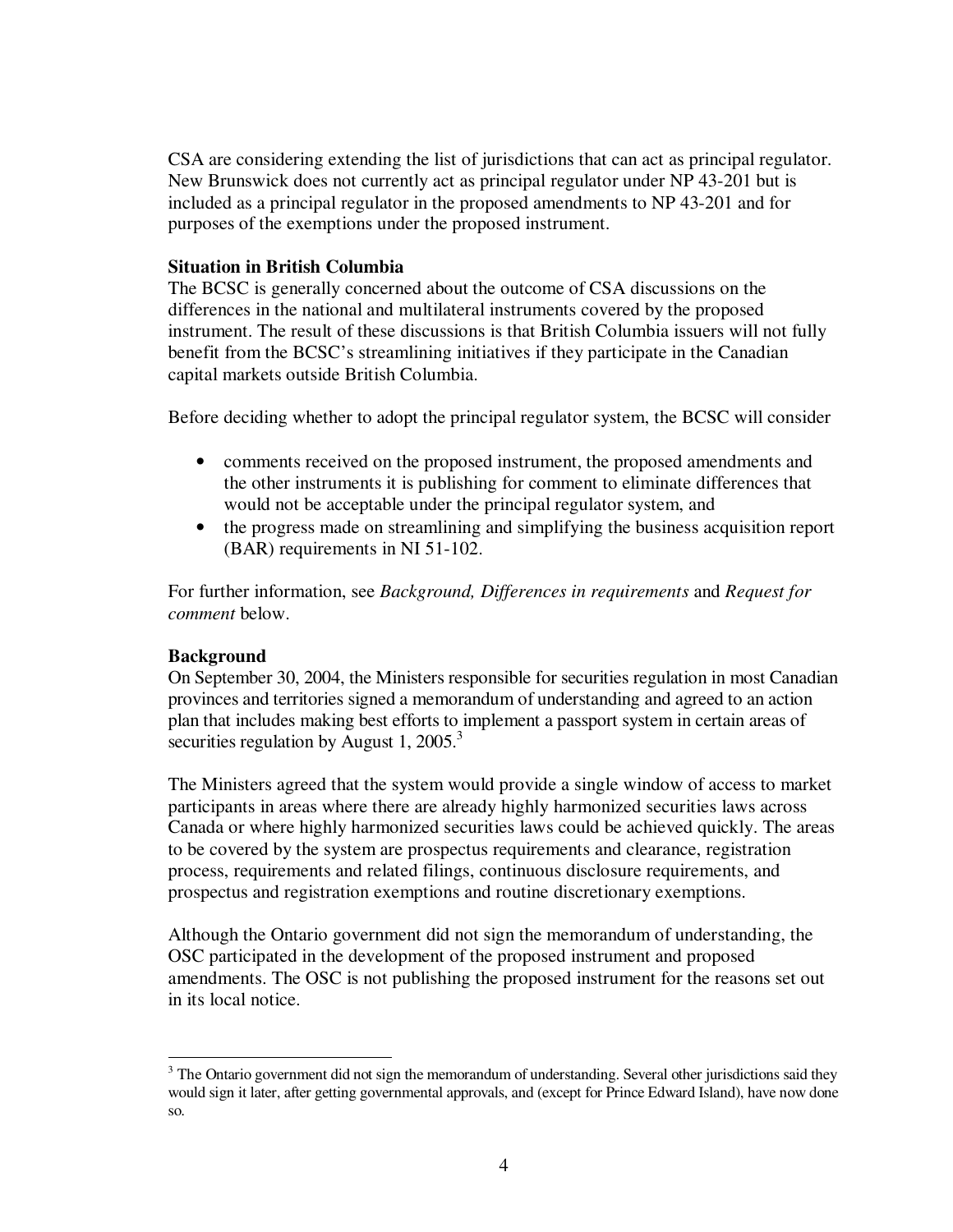The proposed instrument and proposed amendments go as far as is possible under current legislation to achieve the memorandum of understanding's objective of permitting a market participant to have access to the capital markets in multiple jurisdictions by dealing with its principal regulator. We refer to this system as the 'principal regulator system'. It applies to areas of securities legislation that are already highly harmonized.

In a second phase of implementing the memorandum of understanding, the Ministers plan to seek legislative amendments to provide securities regulatory authorities with additional powers to delegate and receive delegation, to adopt, recognize or incorporate the provisions of other Canadian jurisdiction's laws, to adopt decisions of other securities regulatory authorities and to issue blanket exemptions tied to compliance with designated requirements in another jurisdiction. This legislation would permit arrangements to take the passport system closer to a one-regulator and one-law model.

In a further phase of the project, the Ministers plan to develop and implement highly harmonized and streamlined securities legislation and to review the fee structure to make it consistent with the objectives of the memorandum of understanding.

## **Summary of Principal Regulator System**

### *System for prospectus filings and clearance*

For prospectus filings and clearance, we propose streamlining our MRRS processes and shortening our review periods to move toward having only one decision-maker for each issuer. We also propose exempting issuers from many prospectus-related requirements to move toward having only one law apply.

# *(i) Streamline NP 43-201*

CSA propose reducing the time it takes to review a prospectus by getting the nonprincipal regulators to do their review while (instead of after) the principal regulator does its review. We estimate this would shorten the prospectus review process for long form prospectuses by 5 business days and for short form prospectuses by 1 or 2 business days. This would reduce the review period from 15 to 10 business days for long form prospectuses and from 5 to 3 business days for short form prospectuses.

We also propose making other changes to virtually eliminate the need for issuers to deal with non-principal regulators on any comments. One of these changes would require the principal regulator to forward potential opt-out issues raised by non-principal jurisdictions to the filer and attempt to resolve those issues with the filer on behalf of the non-principal regulator. Another, would require the principal regulator to attempt to resolve differences of opinion on proposed dispositions of novel and substantive prefilings directly with the non-principal regulator that disagrees with the proposed disposition, rather than requiring the filer to resolve the issue directly with that nonprincipal regulator.

To implement these changes, we propose amending NP 43-201 and changing our administrative processes. A blacklined version of NP 43-201 is attached showing those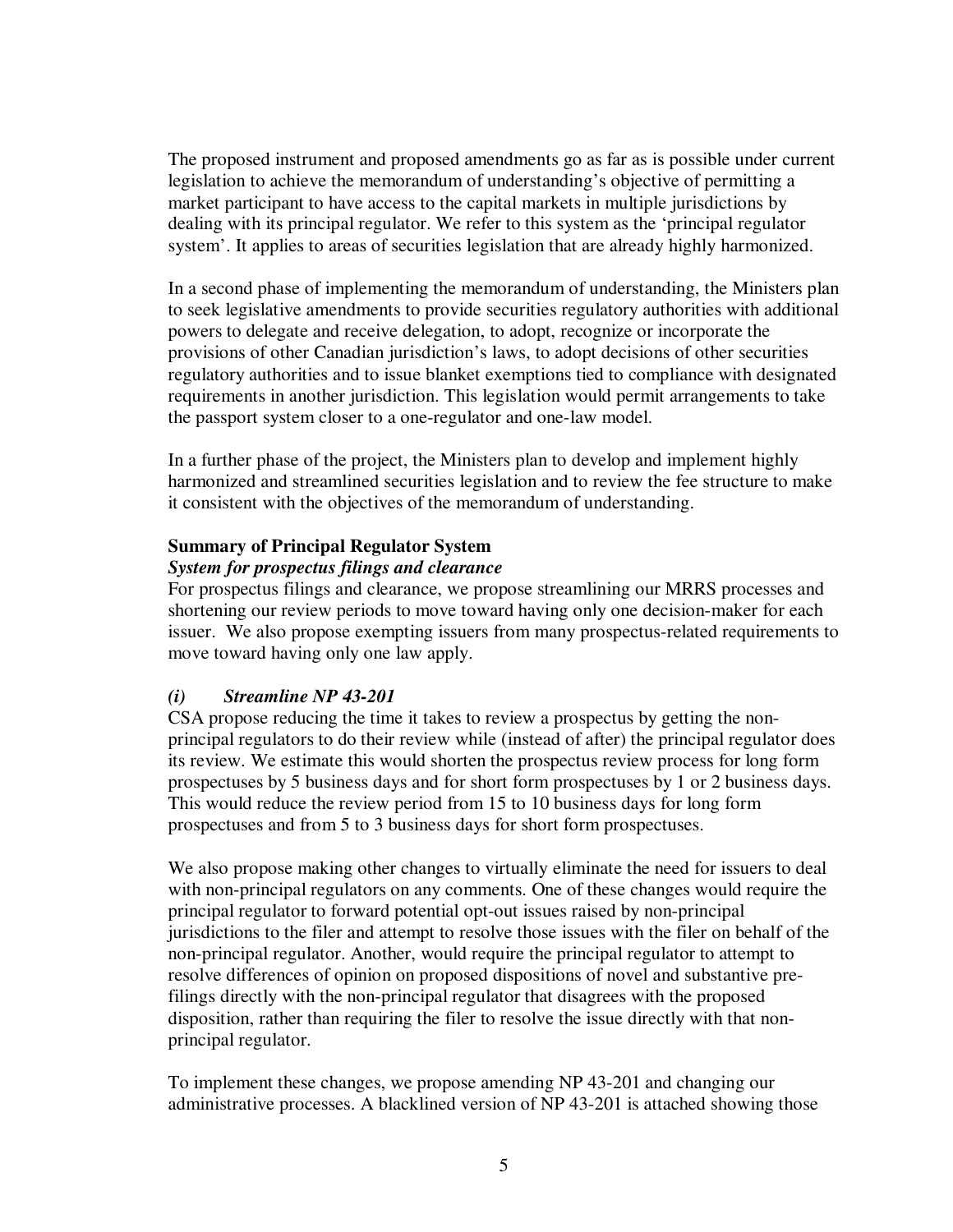amendments. We made the amendments to the version of NP 43-201 published for comment on January 7, 2005 in connection with our proposal to repeal and replace National Instrument 44-101 *Short Form Prospectus Distributions* (NI 44-101). We will coordinate the timing for implementing the two sets of amendments based on when those instruments come into effect.

We would also make adjustments to current administrative practices to ensure that nonprincipal regulators have an opportunity to provide input on prospectuses for novel investment products or offerings without, to the extent possible, jeopardizing the compressed time periods.

## *(ii) Exemption from long form rule or national prospectus rule of a non-principal regulator*

The proposed instrument contains several exemptions that move toward the one-law goal by generally exempting an issuer from prospectus form and content requirements in the non-principal regulators' jurisdictions. This is done in slightly different ways for different kinds of prospectuses.

# • *Long Form Prospectuses*

All jurisdictions, except Québec, already allow or require issuers filing long form prospectuses to comply with OSC Rule 41-501 *General Prospectus Requirements*. In Québec, issuers must comply with Regulation Q-28 *respecting General Prospectus Requirements*, which is substantially equivalent to OSC Rule 41-501. The exemption for long form prospectuses would therefore require that the issuer

- file its prospectus materials (including any amendments) with the principal regulator and get the necessary receipts,
- file its prospectus materials with the non-principal regulators, and
- if Québec is not the principal regulator, file the prospectus materials required under OSC Rule 41-501, or, if Québec is the principal regulator, file the prospectus materials required under Regulation Q-28.

Issuers will still have to consider the requirements of the non-principal regulators relating to certificates, filings, delivery and fees. The companion policy provides a list of the significant requirements in each jurisdiction that issuers would still have to comply with.

# • *Other types of prospectuses*

The proposed instrument includes a similar exemption from the following national prospectus rules or disclosure requirements:

• Section 2.1 of National Instrument 33-105 *Underwriting Conflicts 4*

<sup>&</sup>lt;sup>4</sup> The AMF has adopted a blanket order (2003-C-0047) that exempts dealers from some Québec local regulatory requirements to the extent they comply with National Instrument 33-105. The AMF is presently evaluating the possibility of replacing this order by a regulation for the purposes of the proposed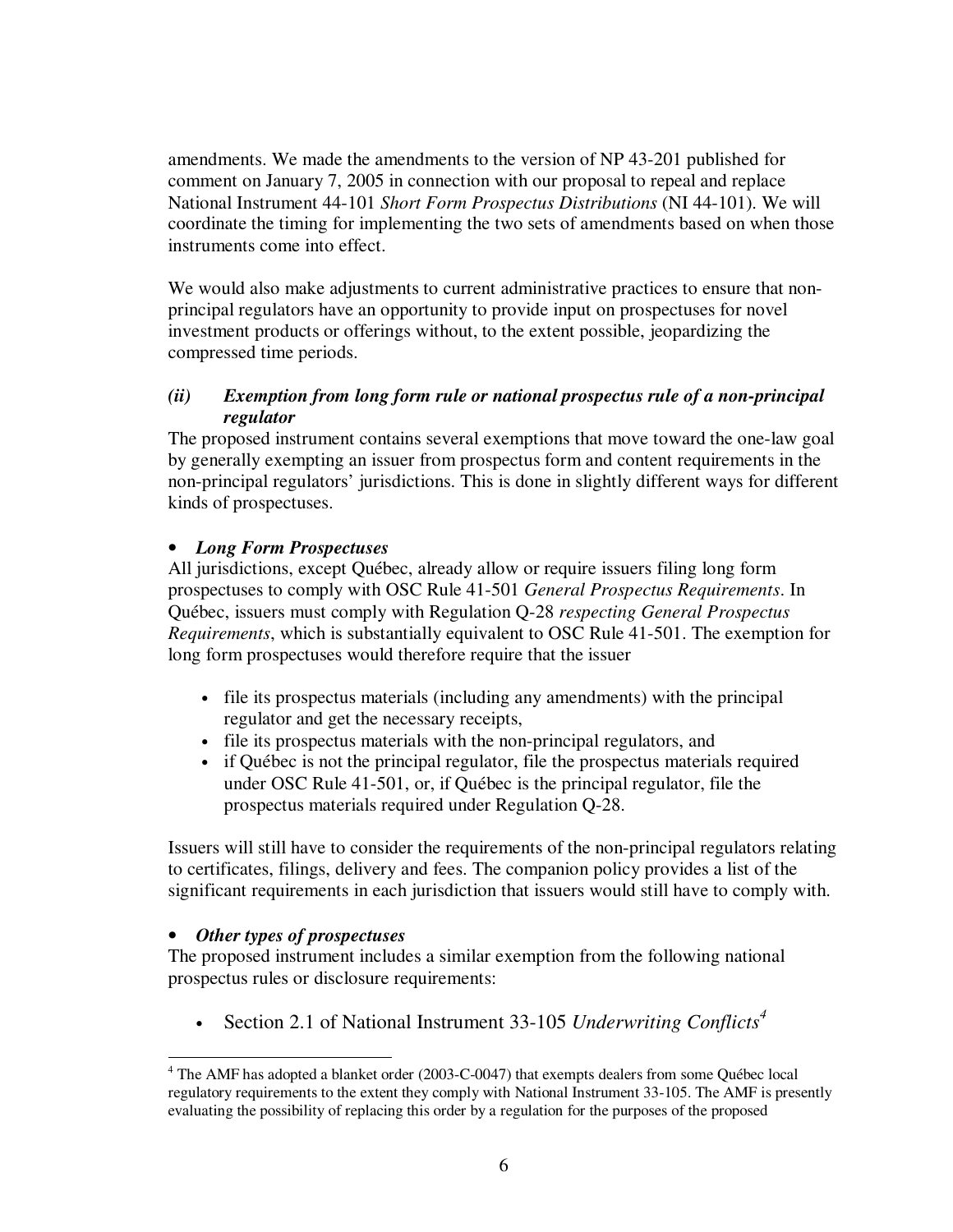- National Instrument 41-101 *Prospectus Disclosure Requirements*
- National Instrument 44-101 *Short Form Prospectus*
- National Instrument 44-102 *Shelf Prospectus*
- National Instrument 44-103 *Post-Receipt Pricing*
- National Instrument 52-107 *Acceptable Accounting Principles, Auditing Standards and Reporting Currency*
- National Instrument 81-101 *Mutual Fund Prospectus Disclosure*
- Part 3 of MI 81-104
- Sections 8.1, 8.2(1) and 8.2(2) of National Instrument 81-105 *Mutual Fund Sales Practices*

The exemptions require that the issuer

- file its prospectus materials (including any amendments) with the principal regulator and get the necessary receipts, and
- file its prospectus materials with the non-principal regulators.

Each non-principal regulator would still, as required by the legislation, be making a decision to issue a receipt for the prospectus, as is now the case under MRRS. This would continue to happen behind the scenes, and the receipt issued by the principal regulator under MRRS would evidence the receipt of the non-principal regulators.

# • *Prospectus discretionary relief*

The Part 4 exemptions eliminate the need for an issuer to obtain relief from prospectus form and content requirements in non-principal jurisdictions.

This means that an issuer would not have to apply under NP 12-201 or Parts 8 or 9 of NP 43-201, unless it is a reporting issuer in Ontario<sup>5</sup>. Instead, the issuer would request relief only from its principal regulator, and rely on the exemptions in Part 4 of the proposed instrument in its non-principal jurisdictions. The process for prefilings under Part 9 of NP 43-201, however, would remain the same.

instrument. In the event that NI 33-105 is not adopted as a regulation in Québec, the blanket order might need to be modified in order to adequately mirror the exemption from Appendix C of NI 33-105 provided for in section 4.2 of the proposed instrument or, alternatively, certain modifications might have to be made to section 4.2 of the proposed instrument in order to reflect Québec's situation.

<sup>&</sup>lt;sup>5</sup> If an issuer files a prospectus in Ontario and the issuer's head office is not in Ontario, the issuer must make any application for relief with its principal regulator, as determined under the proposed instrument, and with the OSC under NP 12-201 or NP 43-201. If the issuer's head office is in Ontario, the exemptions in the proposed instrument are not available and the issuer must apply for discretionary relief under NP 12- 201 or NP 43-201 in each jurisdiction in which the issuer is filing the prospectus.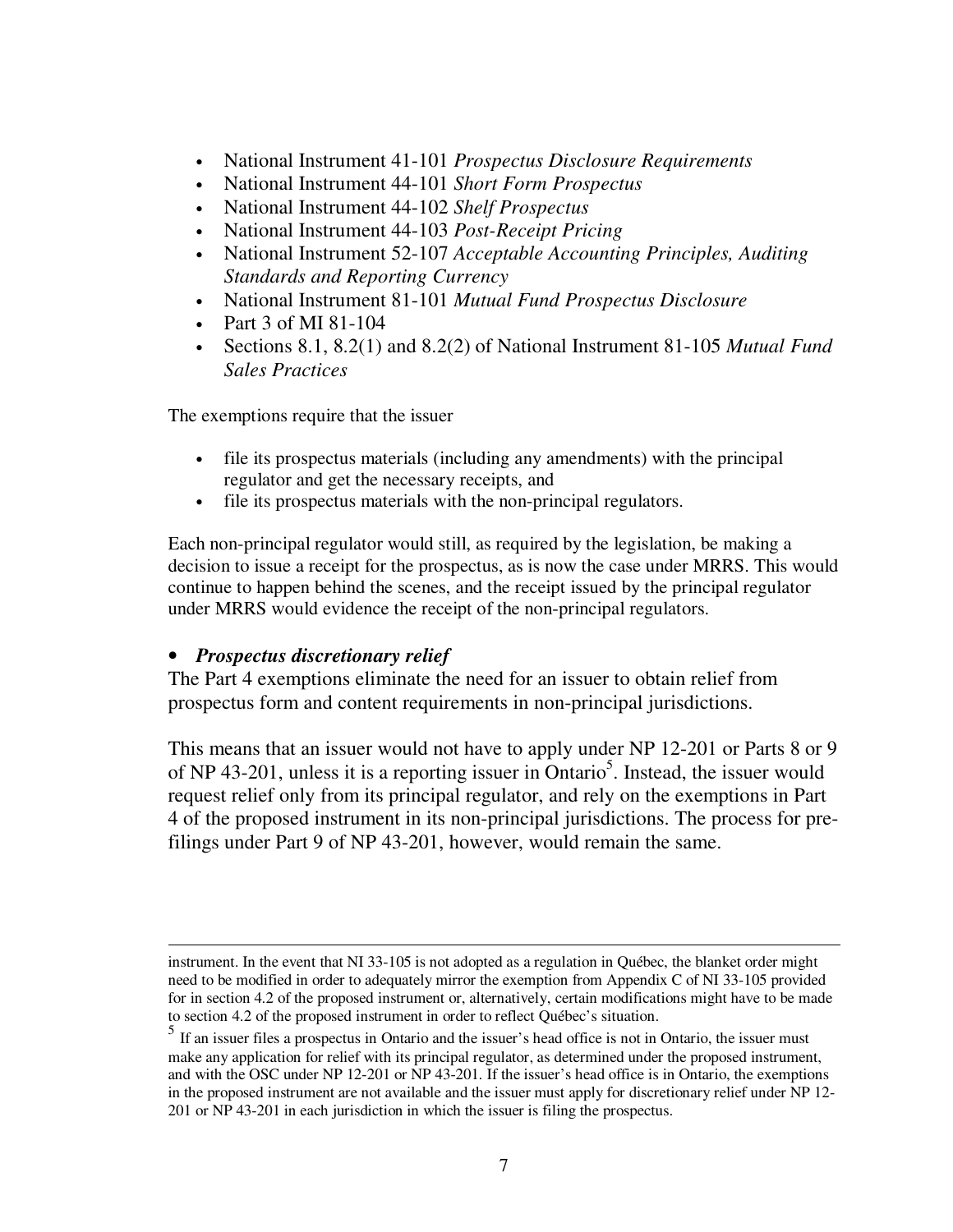#### *System for registration*

CSA implemented National Instrument 31-101 *National Registration System* (NI 31-101) and NP 31-201 on April 4, 2005. NI 31-101 and NP 31-201 will serve as the principal regulator system for the registration process, requirements and related filings. NI 31-101 exempts an applicant for registration from the 'fit and proper' requirements of each nonprincipal jurisdiction if it meets the fit and proper requirements of its principal jurisdiction. NP 31-201 sets out the MRRS process for registration.

To further enhance the system, we are publishing for comment amendments to NP 31-201 that would shorten the decision-making process. This amendment would reduce the opt-in period in NP 31-201 from 5 business days to 2 business days. We plan to monitor the situation during the comment period and, if we conclude that it is administratively possible, to adopt this proposed amendment at the same time as the proposed instrument or after.

The proposed instrument also includes exemptions from the registration requirement of each non-principal jurisdiction for a dealer, unrestricted adviser or representative that has no more than a few eligible clients and a small amount of assets under management in the jurisdiction (the mobility exemptions). An eligible client includes a person who was a client of the registrant immediately before moving to the jurisdiction, and relatives of that client. These exemptions are subject to conditions, including that the dealer, unrestricted adviser or representative be registered in its principal jurisdiction, act fairly, honestly and in good faith and not solicit new clients in the local jurisdiction except for trades in reliance on another registration exemption in the local jurisdiction.

The mobility exemptions remove an irritant for registered firms and representatives. Current securities legislation requires dealers and unrestricted advisers to be registered in all jurisdictions where they have clients. When an existing client moves to a jurisdiction where the firm or representative is not registered, the firm or representative has to decide whether to incur the expense of registering in that jurisdiction or to tell the client to take its business elsewhere. Firms often find this difficult because they do not always have a sufficient number of clients in the jurisdiction to justify the expense of registering the firm or the representative.

Although the OSC is not publishing the proposed instrument, it is looking at other ways to implement similar mobility exemptions. If the OSC adopts mobility exemptions that are sufficiently harmonized with the ones in the proposed instrument, we would modify the proposed instrument to allow the mobility exemptions to apply to dealers, unrestricted advisers and representatives in Ontario.

For purposes of the mobility exemptions, the principal regulator for a firm is determined by the location of its head office. Under NI 31-101, a firm's principal regulator is determined by using a "most significant connection" test, with the head office as the primary indicator. We plan to amend the principal regulator definition in NI 31-101 at a later date to conform it to the proposed instrument. In the meantime, we will monitor the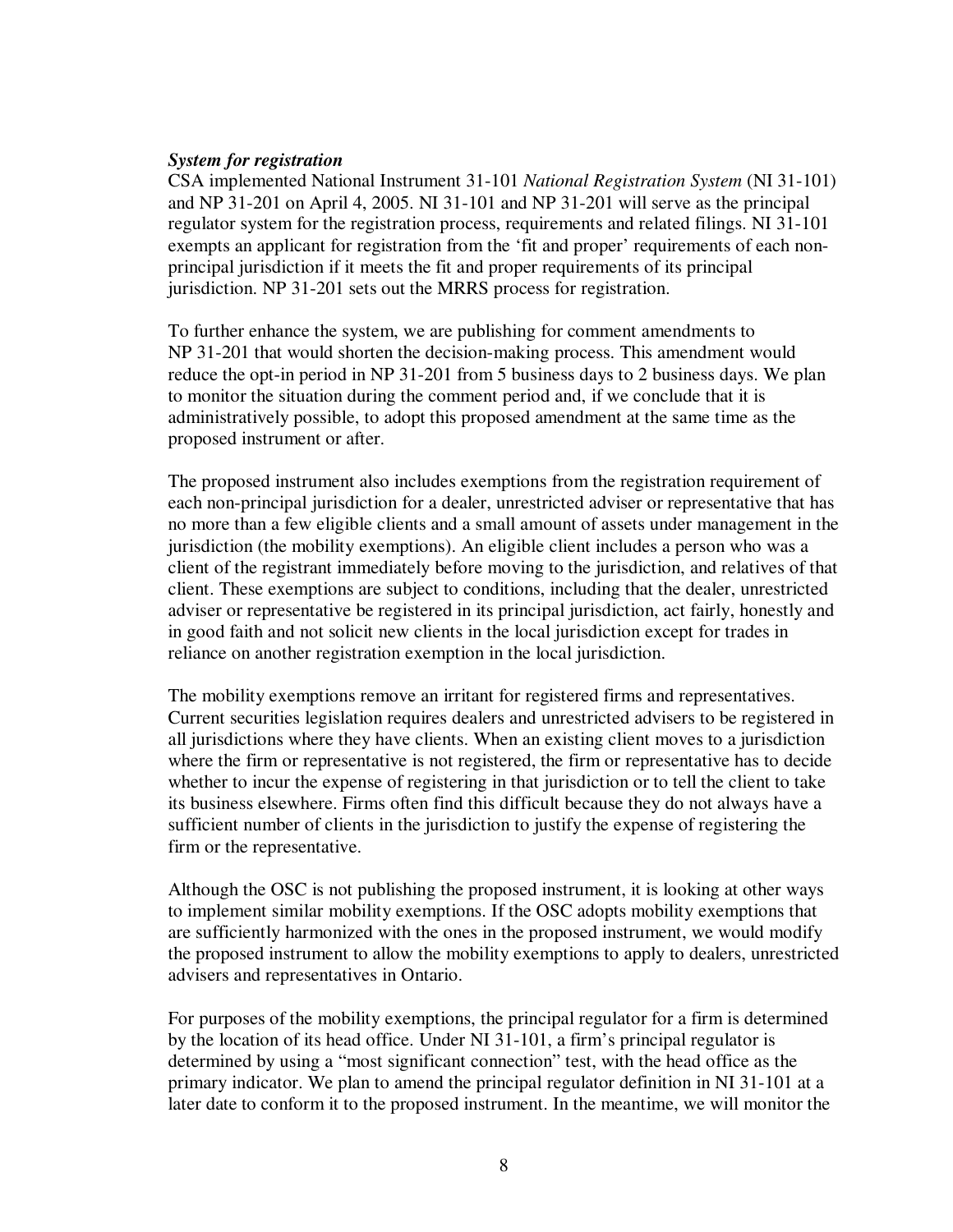situation to ensure that the difference in the tests does not result in a firm having a different principal regulator under NI 31-101 and the proposed instrument.

### *System for continuous disclosure requirements*

The proposed instrument contains an exemption that implements the principal regulator system for continuous disclosure requirements by moving to having only one-law apply to each issuer.

The proposed instrument provides a reporting issuer with an exemption from the continuous disclosure requirements (CD requirements) in a non-principal jurisdiction if it

- files the same documents with the non-principal regulator that it files with its PR,
- delivers to securityholders in the non-principal jurisdiction any documents delivered to securityholders in the principal jurisdiction,
- disseminates in the non-principal jurisdiction any information that it disseminates in the principal jurisdiction, and
- pays the fee to the non-principal regulator.

The CD requirements covered by this exemption are those contained in the following instruments:

- National Instrument 43-101 *Standards of Disclosure for Mineral Projects*
- NI 51-101
- NI  $51-102$
- National Instrument 52-107 *Acceptable Accounting Principles, Auditing Standards and Reporting Currency* (as it applies to documents filed under NI 51- 102)
- National Instrument 52-108 *Auditor Oversight* (as they apply to issuers)<sup>6</sup>
- Multilateral Instrument 52-109 *Certification of Disclosure in Issuers' Annual and Interim Filings*
- Multilateral Instrument 52-110 *Audit Committees* (MI 52-110)
- BC Instrument 52-509 *Audit Committees* (BCI 52-509)
- National Instrument 54-101 *Communication with Beneficial Owners of Securities of Reporting Issuers*
- National Instrument 58-101 *Disclosure of Corporate Governance Practices*
- MI 81-104 (section 8.5 only)
- National Instrument 81-106 *Investment Fund Continuous Disclosure*

As in the prospectus context, the proposed instrument also eliminates the need for an issuer to obtain discretionary continuous disclosure exemptions in non-principal jurisdictions.

<sup>6</sup> CSA is still considering whether to include National Instrument 52-108 *Auditor Oversight* in the proposed instrument.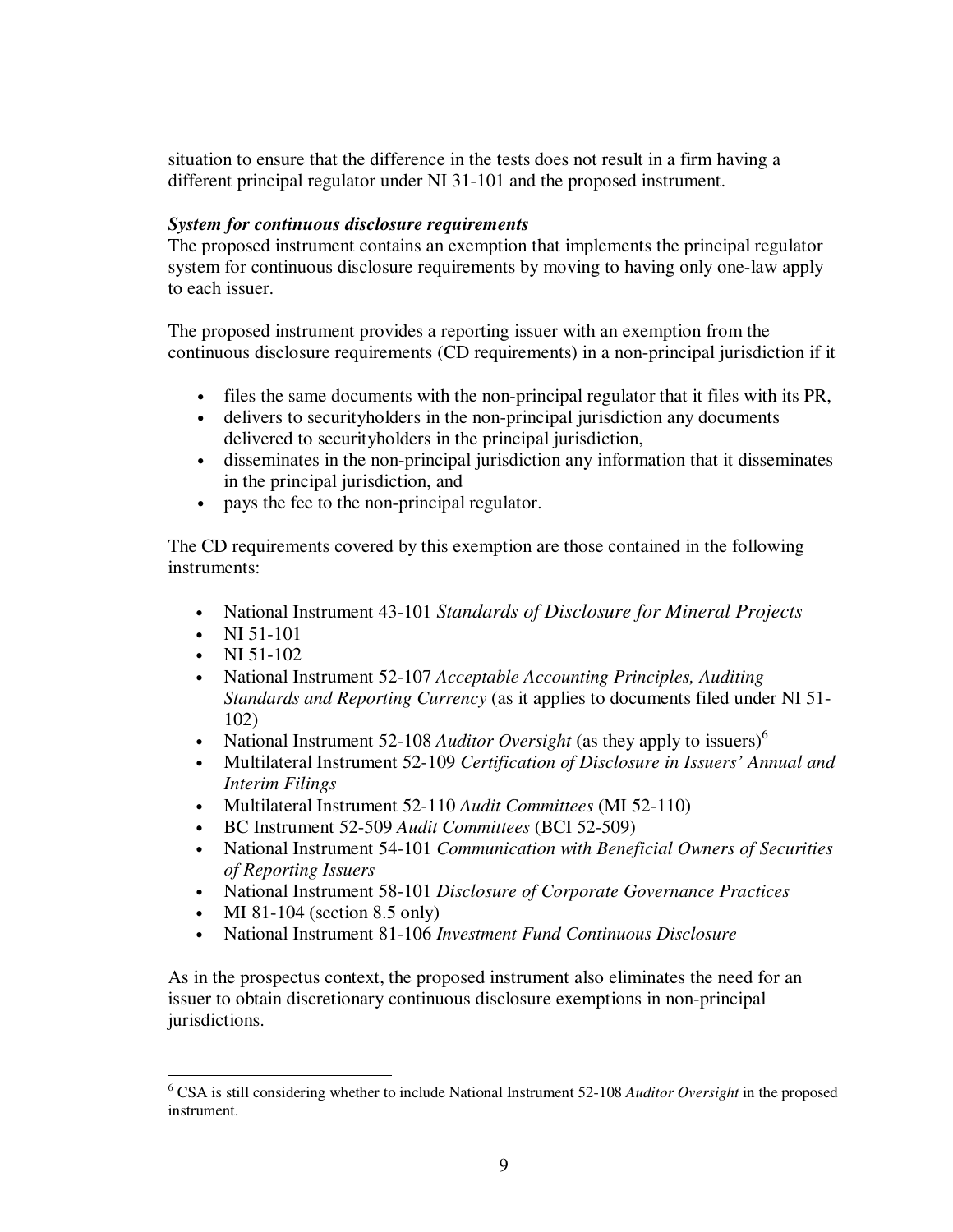This means that an issuer would not have to apply under NP 12-201, unless it is a reporting issuer in Ontario<sup>7</sup>. The issuer would make a local application with its principal regulator, and rely on the exemptions in Part 3 of the proposed instrument in its nonprincipal jurisdictions.

### *Differences in requirements*

CSA have had discussions about differences among jurisdictions in the national and multilateral instruments covered by the proposed instrument. Many of these differences exist only in British Columbia. For some of the differences, most other CSA members would not agree that an issuer whose principal regulator is British Columbia could rely outside British Columbia on the exemptions in the proposed instrument if these differences remained. As a result, the BCSC is considering adopting Multilateral Instrument 52-109 *Certification of Disclosure in Issuers' Annual and Interim Filings* and eliminating the following British Columbia differences:

- The carve-out in sections 2.1.3 (report of management and directors) and 3.6 (responsibilities of board of directors) of NI 51-101
- The carve-out in section 8.6 (financial statement and leverage disclosure) of MI 81-104

The BCSC is also considering revoking and replacing BC Instrument 51-801 *Implementing National Instrument 51-102 Continuous Disclosure Obligations* to require a reporting issuer that relies on the continuous disclosure and the national prospectus rule exemptions in the proposed instrument to comply with part 8 (business acquisition report) and part 10 (restricted securities) of NI 51-102.

For the following differences, all CSA members, other than Ontario, agreed that the instruments were sufficiently harmonized and the differences would be accepted in other jurisdictions for market participants whose principal regulator is the BCSC:

- The audit committee rules (MI 52-110 and BCI 52-509)
- The test for "independence" in National Instrument 58-101 *Disclosure of Corporate Governance Practices*
- Part 12 (material contracts) of National Instrument 51-102 *Continuous Disclosure Obligations*
- Parts 3 (seed capital requirements) and 4 (proficiency and supervisory requirements) of MI 81-104
- Differences in the treatment of non-reporting investment funds in National Instrument 81-106 *Investment Fund Continuous Disclosure*

 $<sup>7</sup>$  If an issuer is a reporting issuer in Ontario and its head office is not in Ontario, the issuer must make an</sup> application with its principal regulator, as determined under the proposed instrument, and with the OSC under NP 12-201. If the issuer's head office is in Ontario, the exemptions in the proposed instrument are not available and the issuer must apply for discretionary relief under NP 12-201 in each jurisdiction in which the issuer is making a continuous disclosure filing.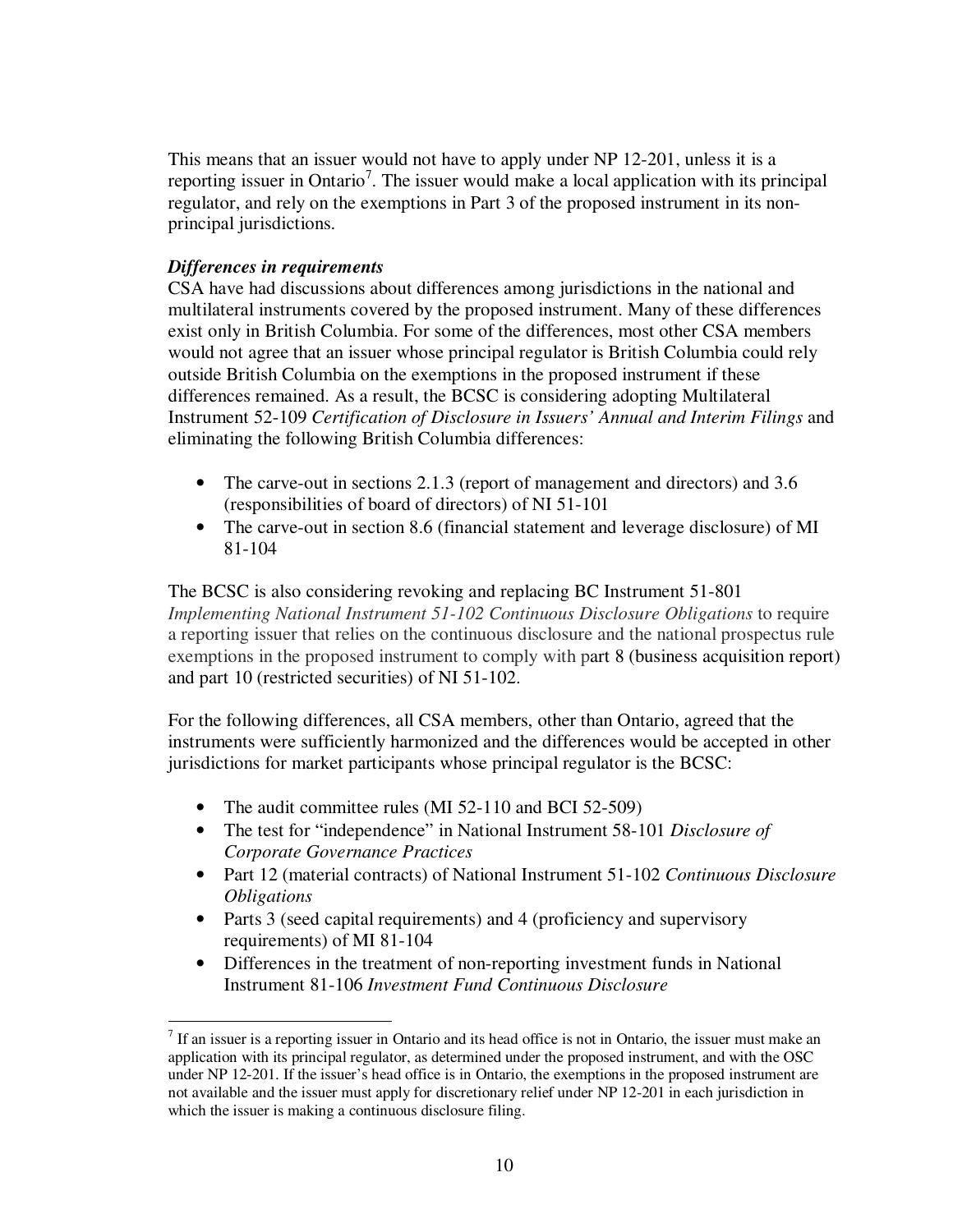Where appropriate, however, the issuer would have to disclose that it is applying the audit committee rule or the definition of "independence" that applies in British Columbia and that the rule or definition is different from the equivalent rule or definition in other jurisdictions.

CSA are still discussing how to resolve the differences related to the BAR requirements in NI 51-102. Currently, the BAR requirements do not apply in British Columbia. The BCSC is concerned that the burden imposed by the BAR requirements may exceed the value of the resulting disclosure in some circumstances. CSA will examine how to streamline and simplify the BAR requirements based on the experience gained to date in the application of the requirements.

#### *System for statutory and discretionary exemptions*

When it comes into effect, proposed National Instrument 45-106 *Prospectus and Registration Exemptions*, published by CSA on December 17, 2004, will realize the Ministers' objective under the memorandum of understanding for statutory exemptions. This instrument consolidates and harmonizes the prospectus and registration exemptions in existing securities legislation and instruments. We anticipate that it will be in effect in September 2005.

The exemptions in the prospectus and continuous disclosure systems will serve as the principal regulator system for discretionary exemptions. We also propose to make some changes to the way we administer NP 12-201. We believe that these improvements will reduce the number of comments from non-principal regulators and generally expedite the review process for exemption applications. We do not have to amend NP 12-201 to put these changes in place.

### **ANTICIPATED COSTS AND BENEFITS**

We expect that the proposed instrument and proposed amendments will enhance the efficiency of regulation of the capital markets and simplify the use of the regulatory system for market participants. By building on and further streamlining MRRS, we can make our decisions more timely and our processes more efficient and seamless for market participants. A market participant would deal almost exclusively with its principal regulator and, from a practical point of view experience a one-decision-maker process. The proposed instrument exempts an issuer or registrant from many aspects of securities law in non-principal jurisdictions on the basis that it is subject to the law of its principal jurisdiction. This achieves a one-law model for the requirements covered by the exemptions.

We did not do a cost-benefit analysis of the proposed instrument and proposed amendments because we do not expect them to impose new costs on market participants. In fact, we expect them to reduce costs.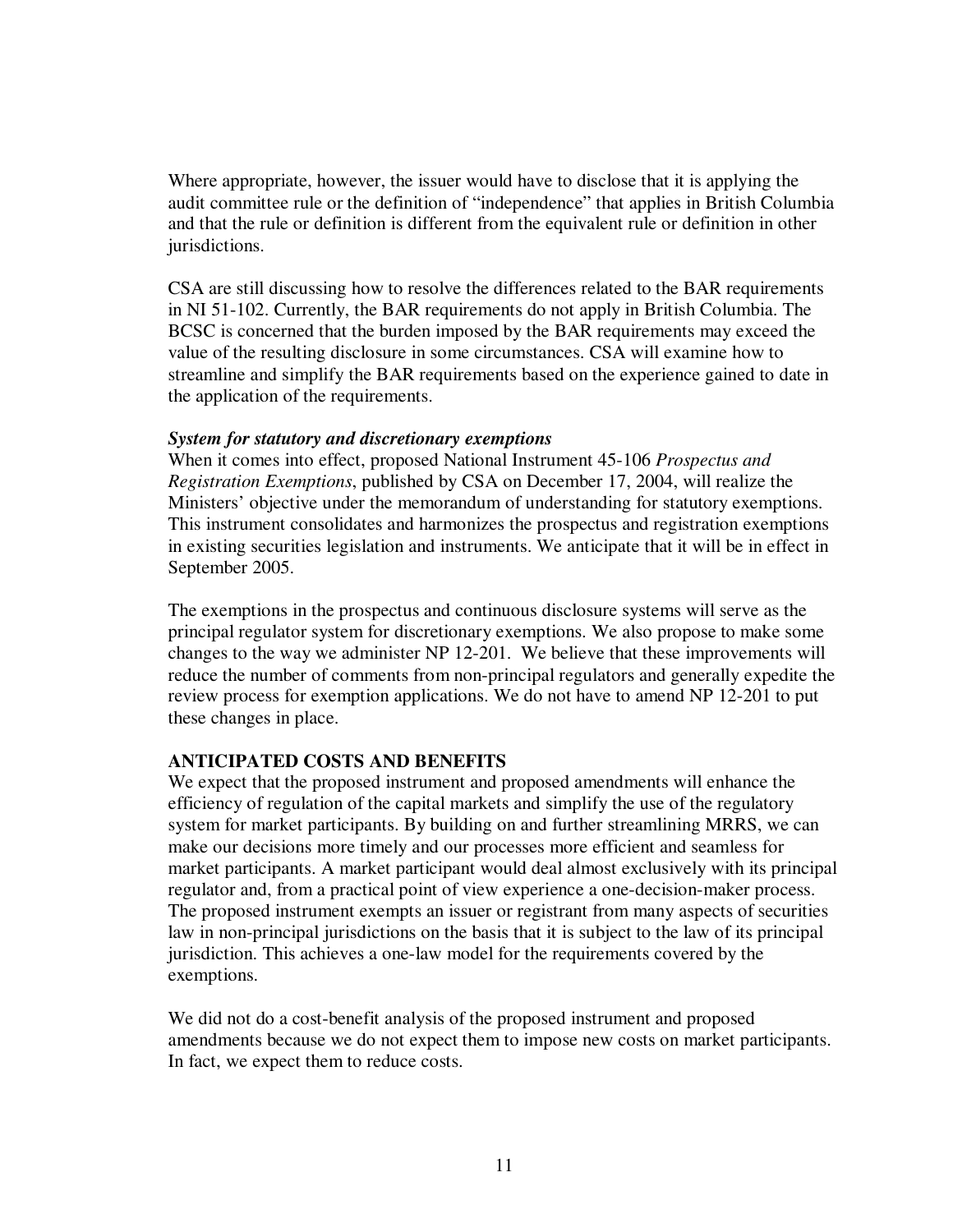### **REQUEST FOR COMMENT**

We request your comments on all aspects of the proposed instrument and proposed amendments.

We specifically request comments on these two issues:

### **1. Differences in requirements**

Most CSA members think that the principal regulator system should be based on highly harmonized, if not uniform, requirements in all jurisdictions. In their view, local innovation and reform measures should apply only to market participants that operate exclusively in the local jurisdiction and should be made available in other jurisdictions only when those jurisdictions agree to them. They think that market participants should not be held to different standards simply because of where their head office is located.

By contrast, the BCSC thinks that the principal regulator system should be designed to accommodate a greater range of differences in local requirements. Although, the specific differences being discussed might not seem very significant, the debate about accommodating differences reflects different views about how the principal regulator system should work. The BCSC supports the principal regulator system, but thinks it should be based on legislation that can differ from jurisdiction to jurisdiction as long as the legislation provides equivalent protection. Regulatory convenience and market pressures would lead jurisdictions to adopt identical requirements in many cases. In other cases, though, some jurisdictions might prefer to have detailed and specific requirements while others might prefer less detailed, outcomes-based requirements.

Designing the system to accommodate differences would allow individual jurisdictions to innovate and implement reforms that affect a sufficient number of capital market participants to assess whether they could benefit the entire Canadian securities market. Once proven, these reforms might then be adopted by other jurisdictions.

Although the principal regulator system accommodates some differences, it is a condition of implementing the proposed instrument that the BCSC require British Columbia issuers using the system to comply with the additional or different requirements that currently apply in other jurisdictions under some of the national and multilateral instruments. The BCSC thinks this condition would negate the benefits of its recent streamlining initiatives and narrow the scope for future innovation and reform except where jurisdictions can reach agreement in advance.

CSA specifically request comments on which of these two views should guide CSA in finalizing the principal regulator system.

In addition, CSA request comments on whether issuers whose principal regulator is British Columbia should be able rely outside British Columbia on the exemptions in the proposed instrument if British Columbia retained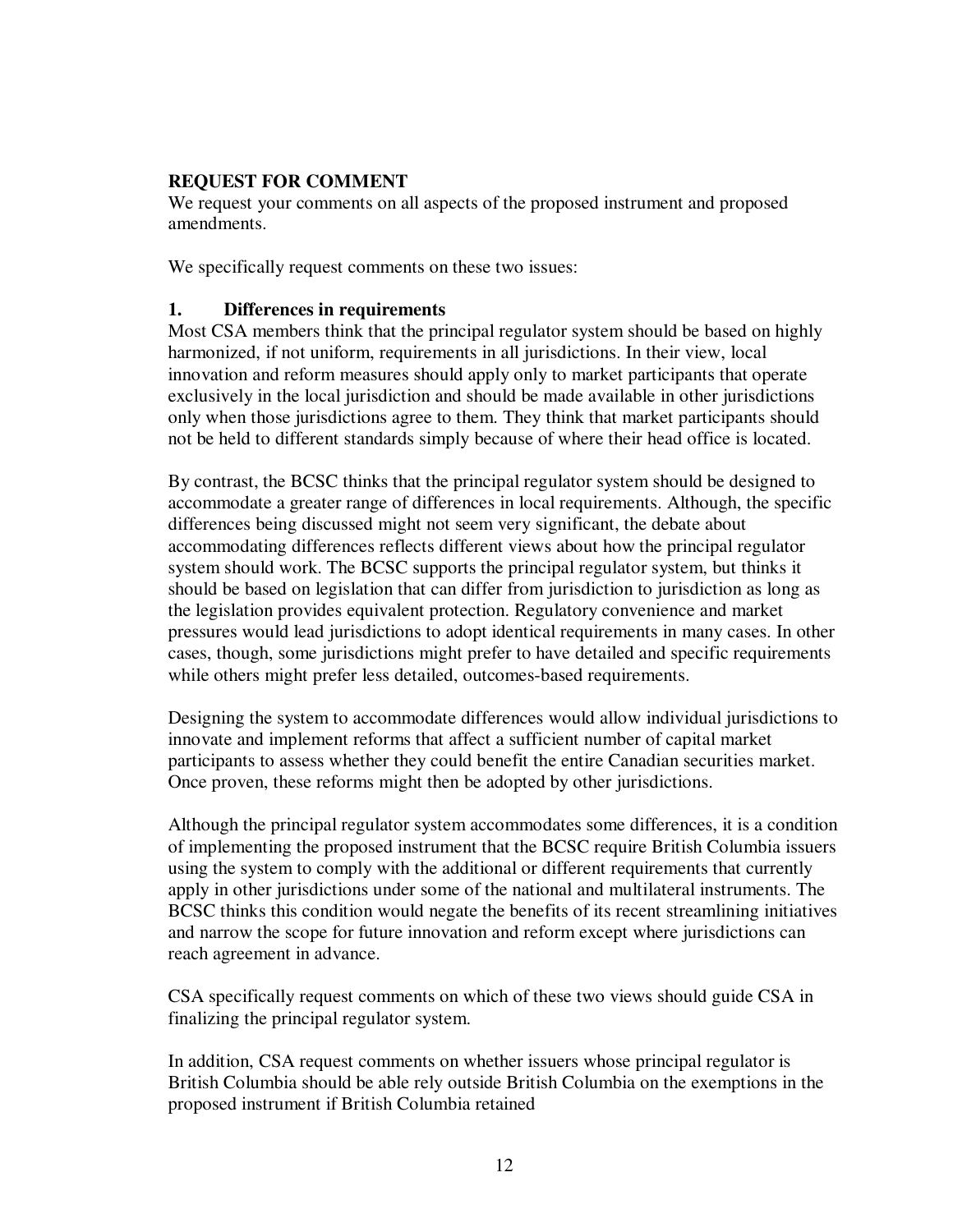- its carve-out in sections 2.1.3 (report of management and directors) and 3.6 (responsibilities of board of directors) of NI 51-101
- its carve-out in section 8.6 (financial statement and leverage disclosure) of MI 81- 104*,* and
- its exemption from parts 8 (business acquisition report) and 10 (restricted securities) of NI 51-102*,* set out in BC Instrument 51-801 *Implementing National Instrument 51-102 Continuous Disclosure Obligations*

## **2. Foreign issuers**

The proposed instrument would allow foreign issuers to use the principal regulator system. However, because Ontario will not be adopting the proposed instrument, a foreign issuer that has designated the OSC as its principal regulator for NP 12-201 or NP 43-201 could select another jurisdiction to act as its principal regulator under the proposed instrument. The OSC would continue to act as principal regulator under NP 12- 201 and NP 43-201.

An alternative approach would be to deny access to the system to foreign issuers for whom the OSC is the principal regulator under MRRS. This would treat them the same as Ontario-based issuers.

CSA request comments on which alternative we should follow for foreign issuers.

### **HOW TO PROVIDE YOUR COMMENTS**

Please provide your comments by **July 27, 2005** by addressing your submission to the regulators listed below:

British Columbia Securities Commission Alberta Securities Commission Saskatchewan Financial Services Commission Manitoba Securities Commission Autorité des marchés financiers New Brunswick Securities Commission Nova Scotia Securities Commission Office of the Attorney General, Prince Edward Island Financial Services Regulation Division, Consumer and Commercial Affairs Branch, Department of Government Services, Newfoundland and Labrador Registrar of Securities, Government of Yukon Registrar of Securities, Department of Justice, Government of the Northwest Territories Registrar of Securities, Legal Registries Division, Department of Justice, Government of Nunavut

You do not need to deliver your comments to all of the regulators publishing the proposed instrument and proposed amendments. Please deliver your comments to the two addresses that follow, and they will be distributed to the other jurisdictions: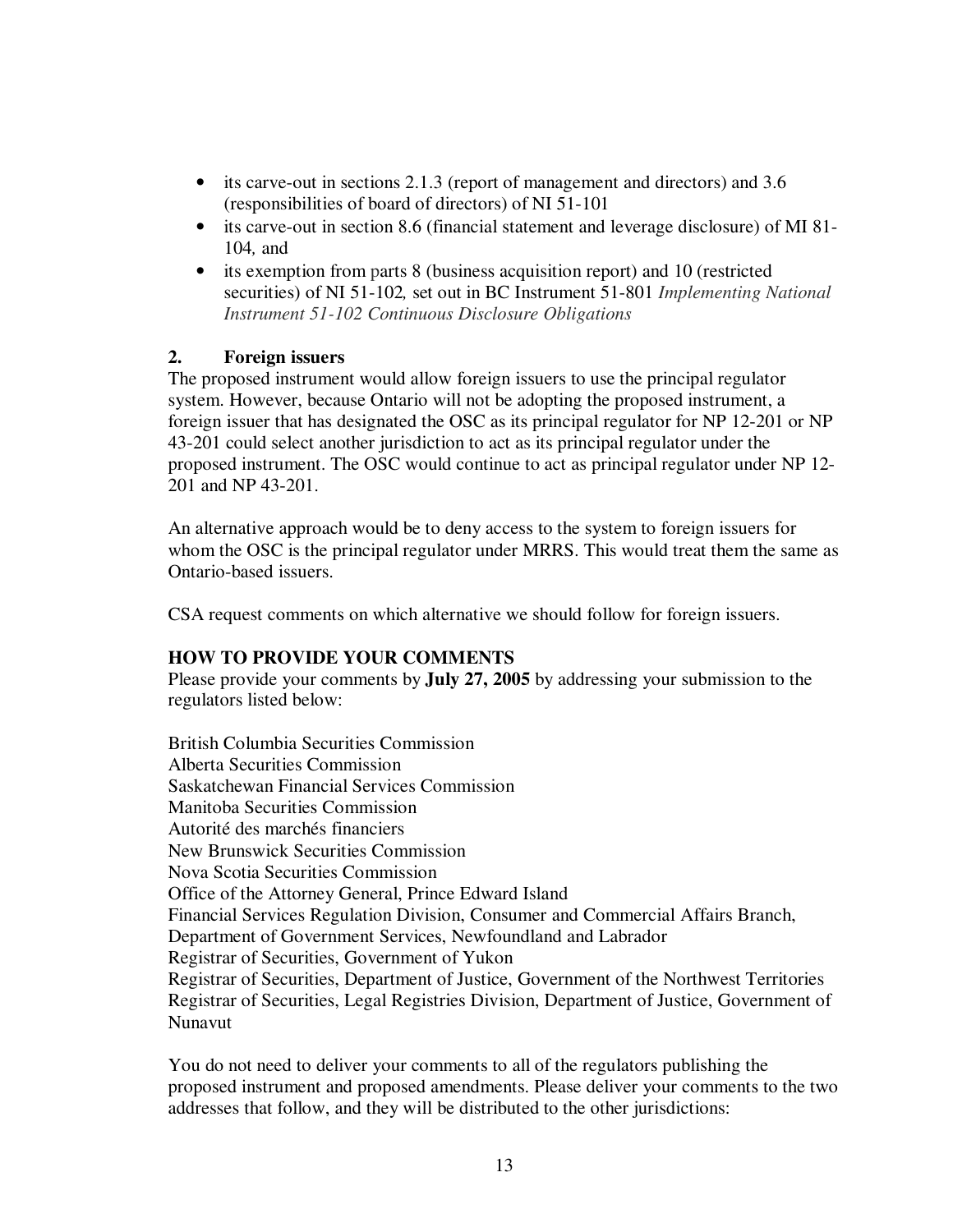Leigh-Anne Mercier Senior Legal Counsel British Columbia Securities Commission P.O. Box 10142, Pacific Centre 701 West Georgia Street Vancouver BC V7Y 1L2 Fax: 604-899-6506 e-mail: lmercier@bcsc.bc.ca

Anne-Marie Beaudoin Directrice du secrétariat Autorité des marchés financiers Tour de la Bourse 800, square Victoria C.P. 246, 22e étage Montréal, Québec H4Z 1G3 Fax : (514) 864-6381 e-mail: consultation-en-cours@lautorite.qc.ca

If you are not sending your comments by e-mail, please send a diskette or CD containing your comments in Word.

We cannot keep submissions confidential because securities legislation in certain provinces requires that a summary of the written comments received during the comment period be published.

#### **QUESTIONS**

Please refer your questions to any of:

Leigh-Anne Mercier Senior Legal Counsel British Columbia Securities Commission (604) 899-6643 lmercier@bcsc.bc.ca

Kari Horn Acting General Counsel Alberta Securities Commission (403) 297-4698 kari.horn @seccom.ab.ca